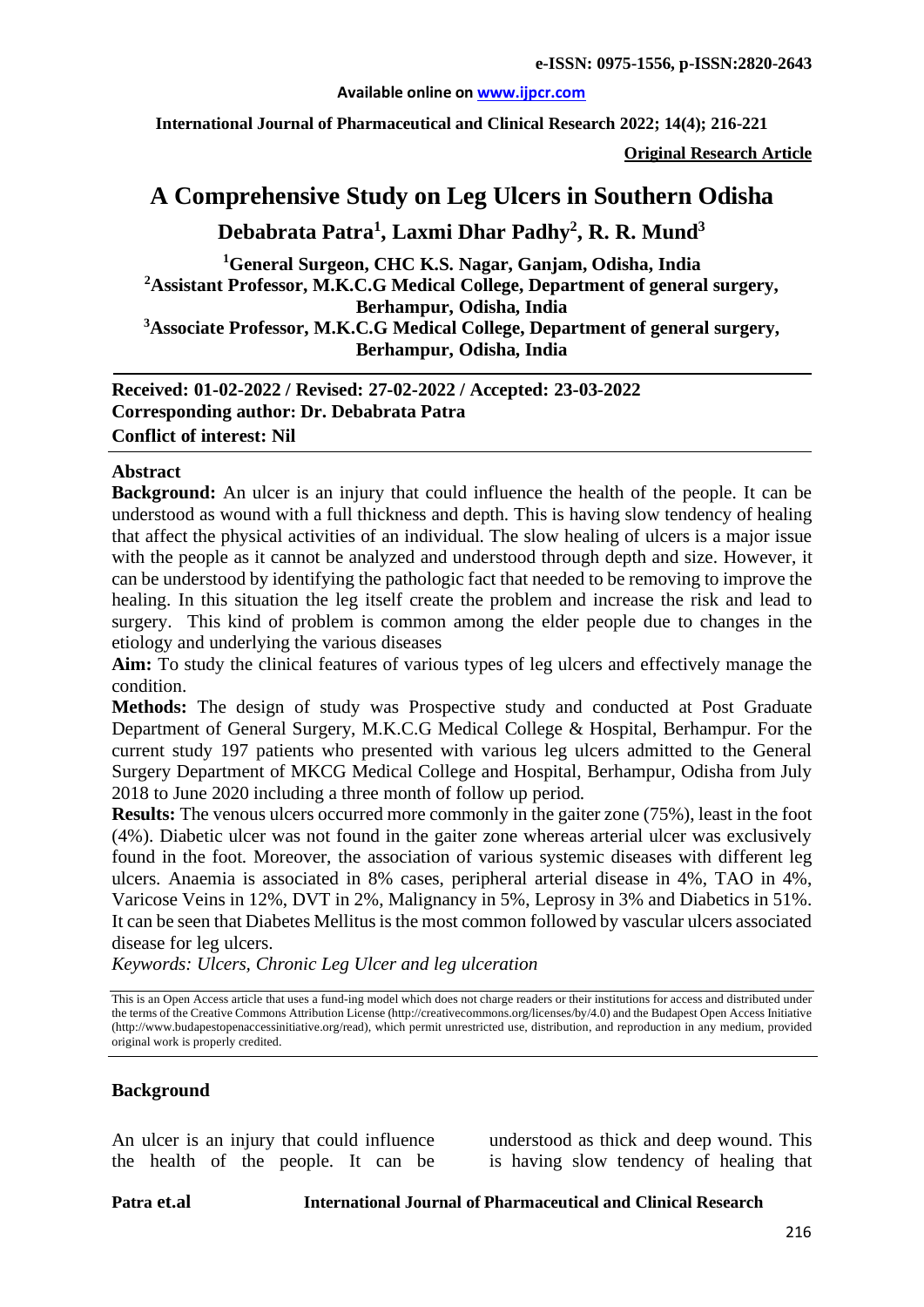affect the physical activities of an individual [1]. The occurrence of ulcer is result of complete loss of skin which is epidermis and portions of the dermis and even subcutaneous fat [2]. The problem of ulcers is common among the old age people with risk factor of atherosclerotic occlusion such as diabetics, obesity, and smoking [3].

The slow healing of ulcers is a major issue with the people as it cannot be analyzed and understood through depth and size. However, it can be understood by identifying the pathologic fact that needed to be removing to improve the healing [4]. In addition to this, Chronic Leg Ulcer (CLU) is defined as chronic lower limb ulcer which is consider as wound of leg that shows show slow healing. It may take time up to 12 months of healing after treatment [5].

To provide the treatment for the patient of leg ulcers it is essential for the care professionals to identify and analyze the different leg ulceration focusing on the large differential [6]. However, there are many issues that influence the ulcer but the most important one is anatomical situation ulcers. In this situation the leg itself create the problem and increase the risk and lead to surgery [7]. This kind of problem is common among the elder people due to changes in the etiology and underlying the various diseases [8].

According to analysis, the prevalence of leg ulcers is between 0.18% to 1% among the elder population and influencing the physical and mental health. However, the site of ulcer is identified among 90% of population in gaiter areas and 2% were facing issues related to foot and 8% in the leg [9]. In addition to this, the problem of ulcers is more common among the females and there age is not the major factor as it was identified all age groups of women [10]. As per the study 68% of adult's ages between 20 to 70 years in European nation were having issues of CLU and there are 19% of male and rest of the women [5].

# **Aim**

To study the clinical features of various types of leg ulcers and effectively manage the condition.

# **Method And Materal**

# **Study Design**

Prospective study

# **Place Of Study**

Post Graduate Department of General Surgery, M.K.C.G Medical College & Hospital, Berhampur

# **Duration: (July 2018- June 2020)**

197 patients who presented with various leg ulcers admitted to the General Surgery Department of MKCG Medical College and Hospital, Berhampur, Odisha from July 2018 to June 2020 including a three month of follow up period.

# **Inclusion Criteria:**

All the patients who presented with various leg ulcers (diabetics, venous, arterial, malignant, traumatic, trophic).

# **Exclusion Criteria:**

Patient age  $<$  13 years.

# **Study Methods:**

After admission of the patient a thorough general physical examination is done. After completing general examination, local examination of the ulcers was done and the site, number, margin, edge, floor and discharge of the ulcer is noted. Further investigations such as Doppler study, Pus Culture and Sensitivity, X Ray, routine Blood Serum Investigation, Biopsy was done as per the patient's clinical findings. The management (operative or nonoperative) was also based on clinical examination report and diagnosis.

Patients selected for conservative management were placed on strict bed rest, antibiotics, anti-inflammatory, anti-diabetic diet, and medications, pentoxifylline, compressive elastic bandage etc. Those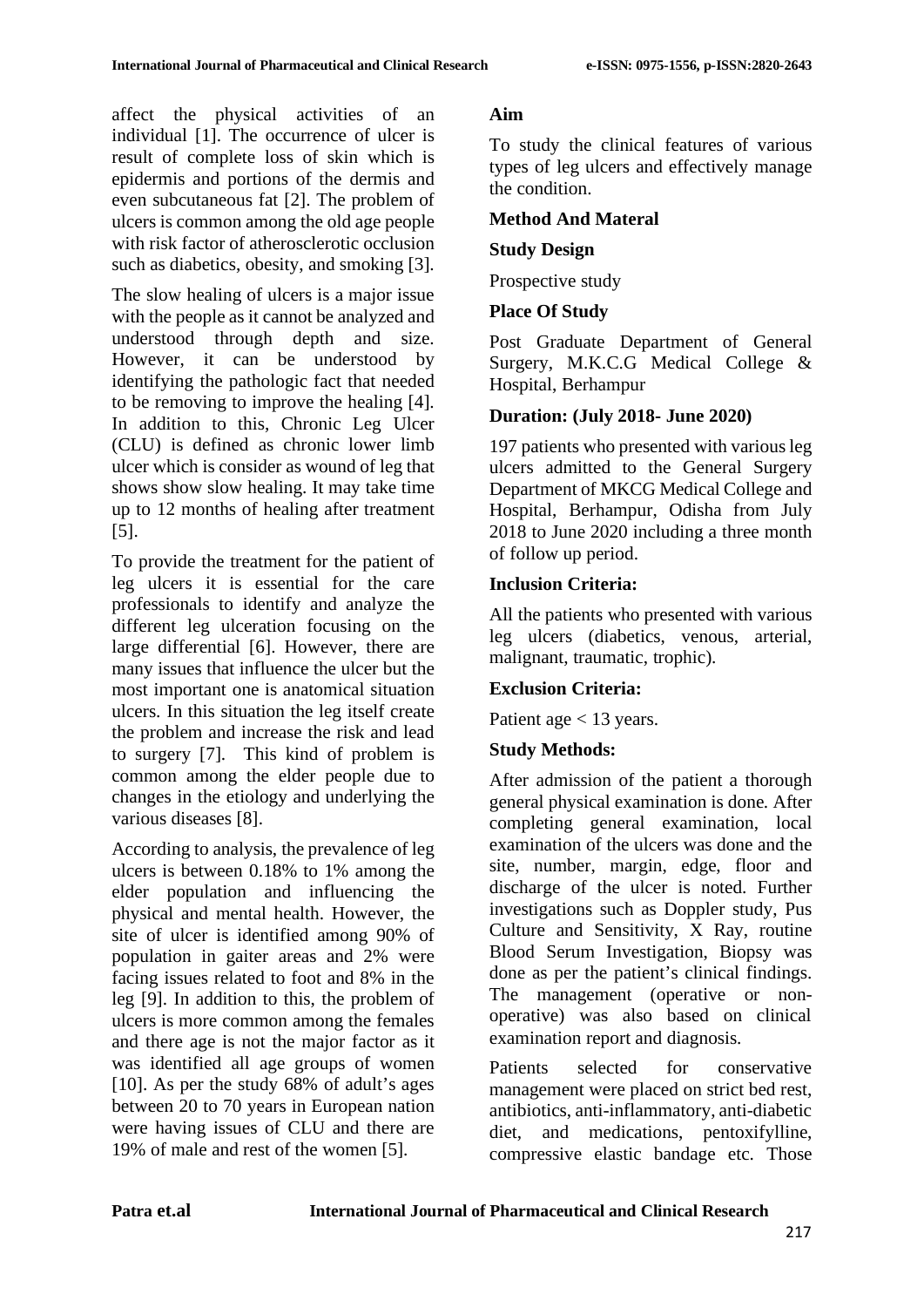who were operated, the operative findings and methods of management was recorded.

## **Analysis Of Data**

Data was collected according to the predesigned standard Case proforma and compiled and tabulated in Microsoft® Excel and statistical analysis was done using IBM SPSS Version- 22.0.

## **Observation And Discussion**

Data was collected, compiled and results were drawn using appropriate statistical methods and were compared with other published journals and articles.

## **Results**

For the present study, 53% ( $n = 105$ ) of the patients were aged more than 50 years followed by 27% ( $n = 53$ ) aged between 41 and 50. Remaining 20% patients were aged less than 40 years. Further, out of 197 patients, 78% ( $n = 154$ ) were male and 22%  $(n = 43)$  were female.

| <b>S. No.</b> | Type of ulcer | <b>Gaiter Zone</b> | Foot       | Leg        | Total |
|---------------|---------------|--------------------|------------|------------|-------|
|               | Diabetic      | 0 (0%)             | 93 (92.1%) | $8(7.9\%)$ | 01    |
|               | Venous        | 18(75%)            | (4% )      | $(21\%)$   | 24    |
|               | Arterial      | $(0\%)$            | 12 (100%)  |            |       |
|               | Malignant     | $(0\%)$            | (50%)      | $(50\%)$   |       |

**Table 1: Location of the ulcer according to its types**

- Diabetic ulcer was present in foot in 93 patients, in leg in 8 patients and none in the gaiter area.
- Venous ulcer was present in the gaiter zone of 18 patients, in foot in 1 patient and in leg in 5 patients.
- Arterial ulcer was present in 12patients in the gaiter area.
- Malignant ulcer as present in 5 patients in foot and in leg in rest 5.

Table 1 describes the location of various leg ulcers. The venous ulcers occurred more commonly in the gaiter zone (75%), least in the foot (4%). Diabetic ulcer was not found in the gaiter zone whereas arterial ulcer was exclusively found in the foot. About 50% of malignant ulcers occurred in the foot and rest of 50% in the leg.

| S. No | Pathogen       | No of cases | <b>Percentage</b> |
|-------|----------------|-------------|-------------------|
|       | Staphylococcus | 26          | 24%               |
| 2.    | Klebsiella     | 18          | 17%               |
| 3.    | Proteus        | 14          | 13%               |
| 4.    | Streptococcus  | 20          | 19%               |
| 5.    | Pseudomonas    |             | 3%                |
| 6.    | No growth      | 25          | 24%               |
|       | TOTAL          | 106         | 100%              |

|  |  |  |  |  | Table 2: Types of bacteria isolated from the ulcers |
|--|--|--|--|--|-----------------------------------------------------|
|--|--|--|--|--|-----------------------------------------------------|

According to table 2, the study has identified the culture and sensitivity of the patients and Staphylococcus was found for 24% of the bacteriological isolates.

Moreover, the study has identified the proteus, and it was 13%, Klebsiella for 17%, streptococcus and pseudomonas for 19 % and 3% each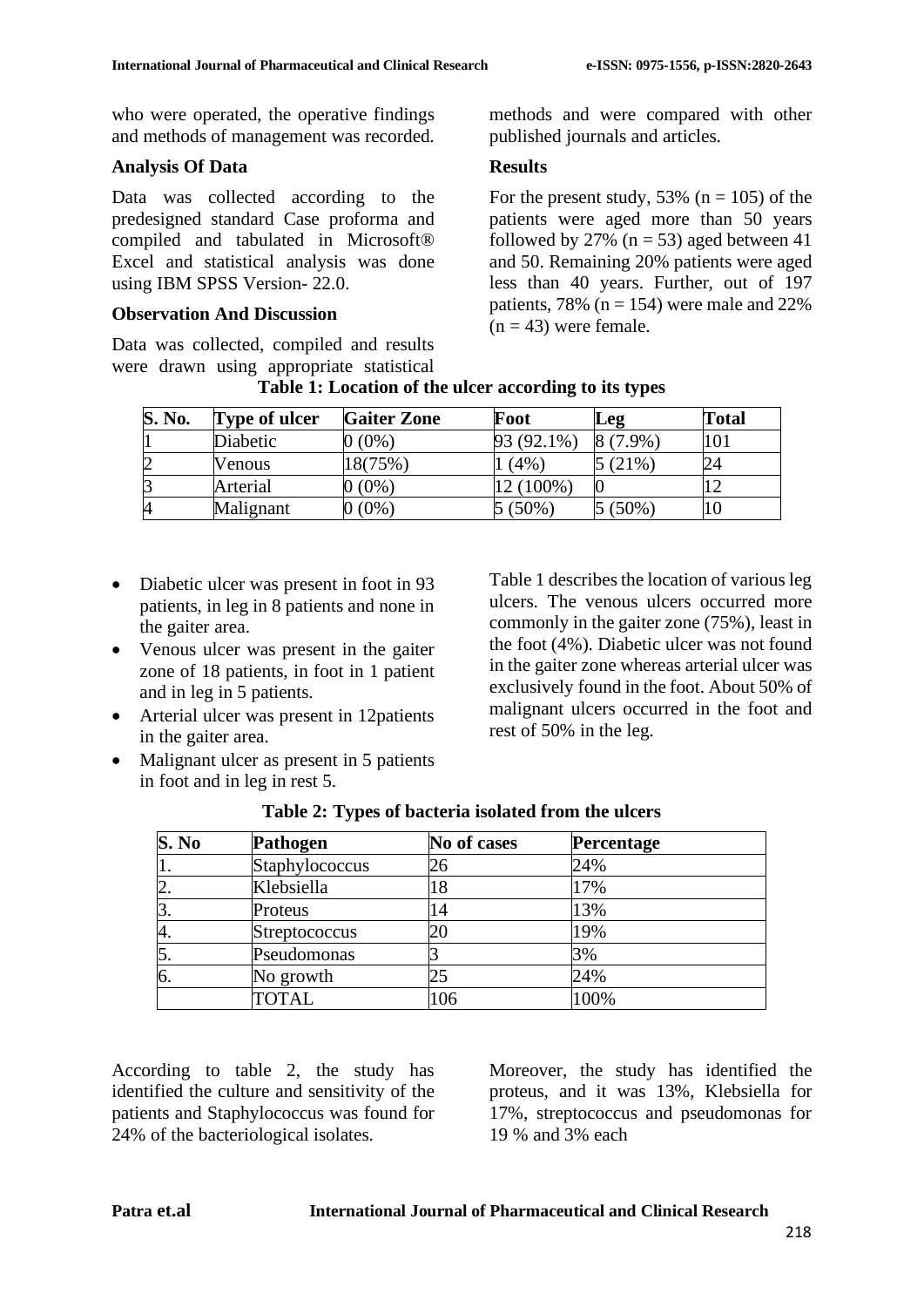| S. No | <b>Systemic Diseases</b> | No of cases | Percentage |
|-------|--------------------------|-------------|------------|
|       | Anemia                   | 15          | 8%         |
| 2.    | Atherosclerosis          | 8           | 4%         |
| 3.    | <b>Diabetes</b>          | 101         | 51%        |
| 4.    | DVT                      |             | 2%         |
| 5.    | Leprosy                  | 6           | 3%         |
| 6.    | Malignancy               | 10          | 5%         |
| 7.    | TAO                      |             | 2%         |
| 8.    | Varicose Veins           | 24          | 12%        |
| 9.    | Others                   | 26          | 13%        |
|       | <b>Total</b>             | 197         | 100%       |

**Table 3: Associated Systemic Diseases of various Leg Ulcers**

Table 3 shows the association of various systemic diseases with different leg ulcers. Anaemia is associated in 8% cases, peripheral arterial disease in 4%, TAO in 4%, Varicose Veins in 12%, DVT in 2%,

Malignancy in 5%, Leprosy in 3% and Diabetics in 51%. Diabetes Mellitus is the most common followed by vascular ulcers associated disease for leg ulcers.

| S. No            | <b>Type of Treatment</b>                    | No of cases |
|------------------|---------------------------------------------|-------------|
|                  | Conservative                                | 197         |
| $\overline{2}$ . | Only Debridement                            | 98          |
| 3.               | Only Skin Grafting                          | 33          |
| 4.               | Debridement $+$ Skin Grafting               | 10          |
| 5.               | Wide Excision $+$ Skin Grafting             |             |
| 6.               | Amputation                                  | 14          |
| 7.               | Ligation & Stripping                        | 22          |
| 8.               | Lumbar Sysmpathectomy                       |             |
| 9                | Referral to Other Specialties (ONCO & CTVS) | 12          |
|                  | <b>Total</b>                                | 197         |

**Table 4: Various Treatment Modalities of Various Leg Ulcers**

Table 4 describes the treatment modalities of various types of leg ulcers. All the patients received some form of conservative therapy like antiinflammatory drugs, anti-diabetic drugs, pentoxifylline, compressive bandage. About 50% of patients most of the diabetic ulcers underwent only debridement, 16.7%

received only skin grafting, 5% received debridement and skin grafting, 2.5% underwent wide excision and skin grafting. While 7% had undergone amputation and 11.2% received ligation and stripping of their varicose veins, 1% patients of arterial ulcers received lumbar sympathectomy as part of their treatment.

|  | <b>Table 5: Results</b> |
|--|-------------------------|
|  |                         |

| <b>Sl. No.</b> | <b>Results</b>  | <b>No. of Cases</b> |
|----------------|-----------------|---------------------|
|                | Lost Follow-up  |                     |
|                | Patient LAMA    |                     |
|                | Patient Expired |                     |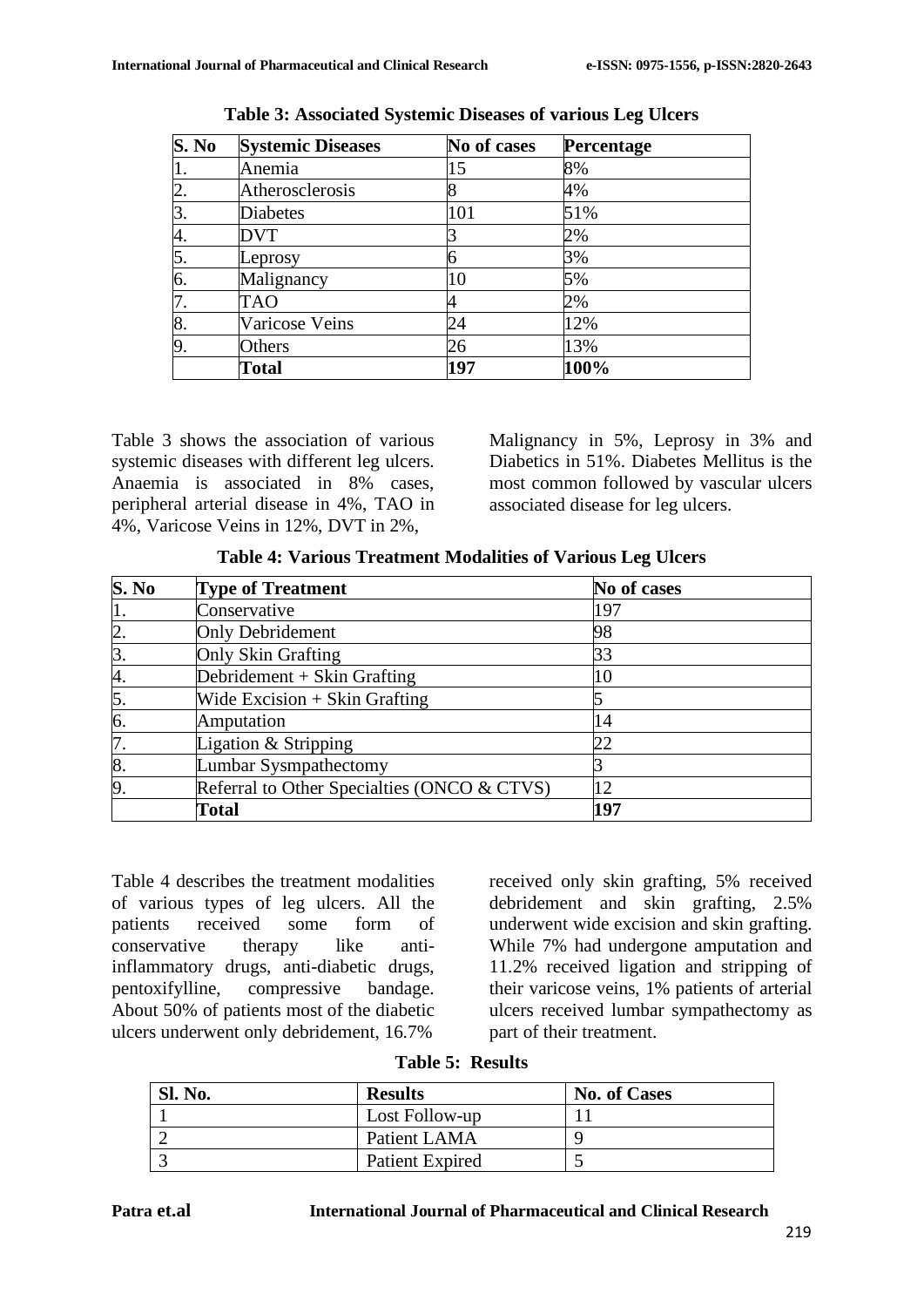In the present study 5 patients died majority of them due to septicemia, so the mortality rate is 2.5%. 11 of the patients lost follow up and 9 patients left against medical advice

## **Discussion**

According to analysis of the study, the occurrence of ulcer among the people is 0.18% to 1% (Phillips et al)[11]. 85% of cases of the ulcer is having issues related to the leg vascular etiology, (Gilliland et al)[12] and has suggested that the differential diagnosis is occurring in 90% of case due to wound in lower extremity venous ulcer.

As per the outcome of the current study, the association of various systemic diseases with different leg ulcers anaemia is associated in 8% cases, peripheral arterial disease in 4%, TAO in 4%, Varicose Veins in 12%, DVT in 2%, Malignancy in 5%, Leprosy in 3% and Diabetics in 51%. It can be seen that Diabetes Mellitus is the most common followed by vascular ulcers associated disease for leg ulcers.

In the current study the maximum percentage of the patients belongs to the age group above 51 years followed by  $41 - 50$ years. Therefore, focusing on the study of Young (1983) it can be concluded that incidence of the leg ulcers increased with age and much more common and debilitating in the elderly as compared to younger age groups[13]. According to analysis the males are the most common victims of various kinds of leg ulcers.

From the analysis it has carried out that foot is the most common location of leg ulcers, and the foot is the most common site of ulceration as it forms the bulk of diabetes and traumatic ulcers[14]. It is compared with other studies which also show the same result. In India as the practice of barefoot walking is much more common than western countries, foot is the most common site of minor trauma, and this compounded with other comorbidities like

Diabetes and Hypertension is the main site $[15]$ .

In the physical examination of the sloping edge was found in the majority of the cases 83% with slough in 50% and indurated base in 67%. Most of the ulcers were secondarily infected with purulent discharge in 38% cases.

It is comparable with the study of Rahman et al (2010)[16] where sloping edge was found in 78.3% cases with slough in the floor in 48.2% cases, indurated base in 75% and purulent discharge in 50%. From the above table we conclude that staphylococcus is the most predominant organism isolated from the culture of various leg ulcers (24%) followed by klebsiella[15]. This is comparable with the results of Harrison et al. (2011) [17] which also show that coagulase +ve staph aureus is the most common single organism associated with the secondary infection of leg ulcers. Most of the studies have shown that it is a polymicrobial infection which is the most common infection of leg ulcers [18, 19].

## **Conclusion**

From the study, it has been carried out that the prevalence of leg ulcers is between 0.18% to 1% among the elder population and influencing the physical and mental health. However, the site of ulcer is identified among 90% of population in gaiter areas and 2% were facing issues related to foot and 8% in the leg. This kind of problem is common among the elder people due to changes in the etiology and underlying the various diseases. About 50% of patients most of the diabetic ulcers underwent only debridement, 16.7% received only skin grafting, 5% received debridement and skin grafting, 2.5% underwent wide excision and skin grafting. While 7% had undergone amputation and 11.2% received ligation and stripping of their varicose veins